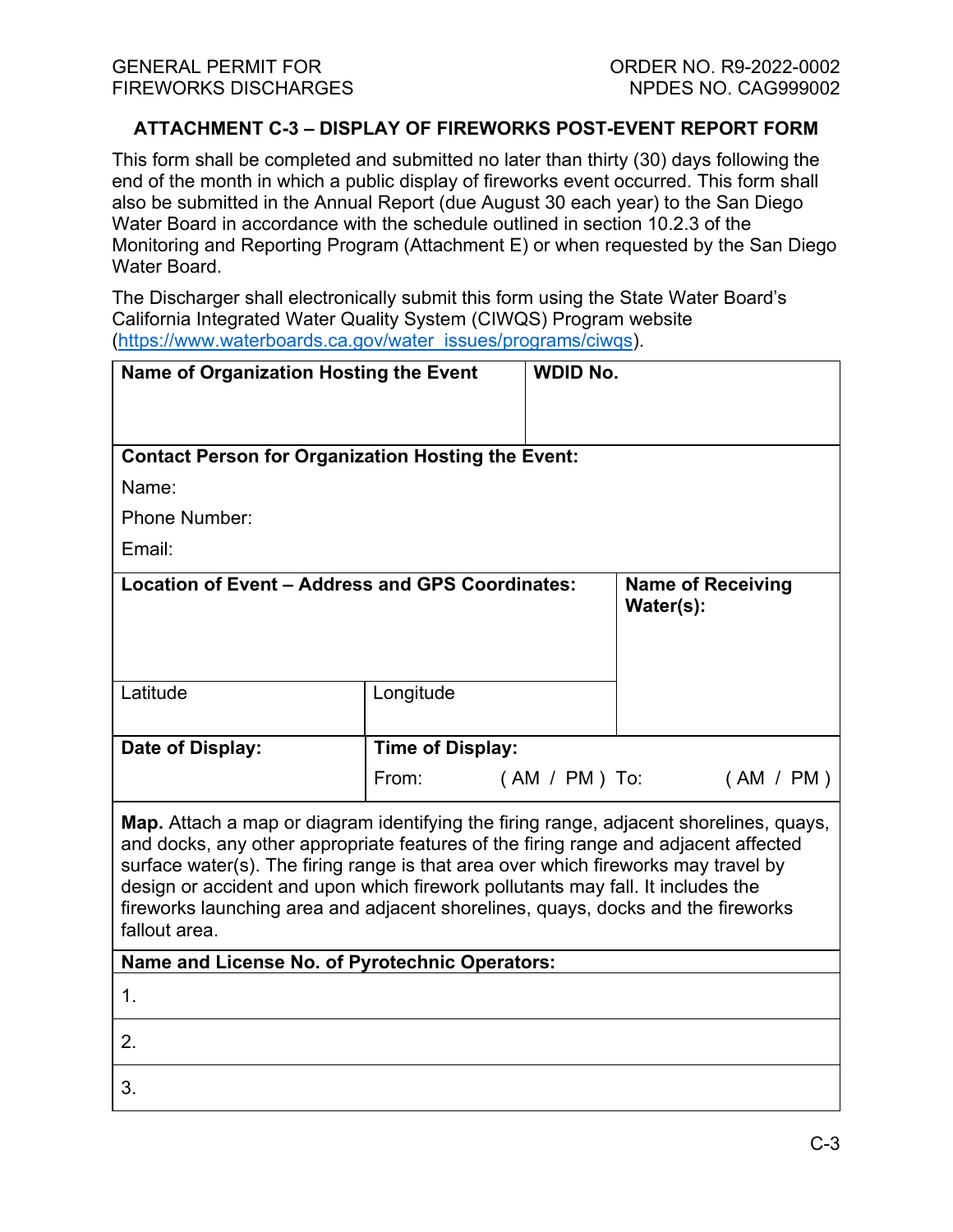| <b>Particulars of Display</b>                                                                                                                                                                                                                                                                                                                     |                                |                               |                      | <b>Low Level</b><br><b>Items</b> |                               | <b>Ground</b><br><b>Displays</b> |     |                |     |
|---------------------------------------------------------------------------------------------------------------------------------------------------------------------------------------------------------------------------------------------------------------------------------------------------------------------------------------------------|--------------------------------|-------------------------------|----------------------|----------------------------------|-------------------------------|----------------------------------|-----|----------------|-----|
| Shell<br><b>Size</b>                                                                                                                                                                                                                                                                                                                              | No.<br>Single<br><b>Breaks</b> | No.<br>Multi<br><b>Breaks</b> | Shell<br><b>Size</b> | No.<br>Single<br><b>Breaks</b>   | No.<br>Multi<br><b>Breaks</b> | <b>Type</b>                      | Qty | <b>Type</b>    | Qty |
| 25 mm                                                                                                                                                                                                                                                                                                                                             |                                |                               | 7"                   |                                  |                               | <b>Mines</b>                     |     | <b>Sets</b>    |     |
| 80 mm                                                                                                                                                                                                                                                                                                                                             |                                |                               | 8"                   |                                  |                               | Romans                           |     | <b>Devices</b> |     |
| 2"                                                                                                                                                                                                                                                                                                                                                |                                |                               | 9"                   |                                  |                               | Comets                           |     |                |     |
| 3"                                                                                                                                                                                                                                                                                                                                                |                                |                               | 10"                  |                                  |                               | Cakes                            |     |                |     |
| 4"                                                                                                                                                                                                                                                                                                                                                |                                |                               | 11"                  |                                  |                               |                                  |     |                |     |
| 5"                                                                                                                                                                                                                                                                                                                                                |                                |                               | 12"                  |                                  |                               |                                  |     |                |     |
| 6"                                                                                                                                                                                                                                                                                                                                                |                                |                               |                      |                                  |                               |                                  |     |                |     |
| <b>Net Explosive Weight:</b>                                                                                                                                                                                                                                                                                                                      |                                |                               |                      |                                  |                               |                                  |     |                |     |
| Were alternative fireworks used? If so, indicate which fireworks were<br>environmentally friendly.                                                                                                                                                                                                                                                |                                |                               |                      |                                  |                               |                                  |     |                |     |
| Defective Shells - List Manufacturer's Name, Size of Shell, and Malfunction. <sup>1</sup>                                                                                                                                                                                                                                                         |                                |                               |                      |                                  |                               |                                  |     |                |     |
| Were the entire firing range (including the fireworks launching area, adjacent<br>shorelines, quays, docks and the fireworks fallout area), barge(s) (if used) and<br>adjacent surface water(s) inspected and cleaned of particulate matter and debris from<br>ignited and un-ignited pyrotechnic material within 24 hours following the display? |                                |                               |                      |                                  |                               |                                  |     |                |     |
| Yes<br><b>No</b>                                                                                                                                                                                                                                                                                                                                  |                                |                               |                      | Date __________________________  |                               | Time _________________________   |     |                |     |
| If no, explain:                                                                                                                                                                                                                                                                                                                                   |                                |                               |                      |                                  |                               |                                  |     |                |     |

<span id="page-1-0"></span> $^{\text{1}}$  The Discharger may attach a copy of the Pyrotechnic Operator Post Display Report submitted to the Office of the State Fire Marshall to satisfy this requirement.